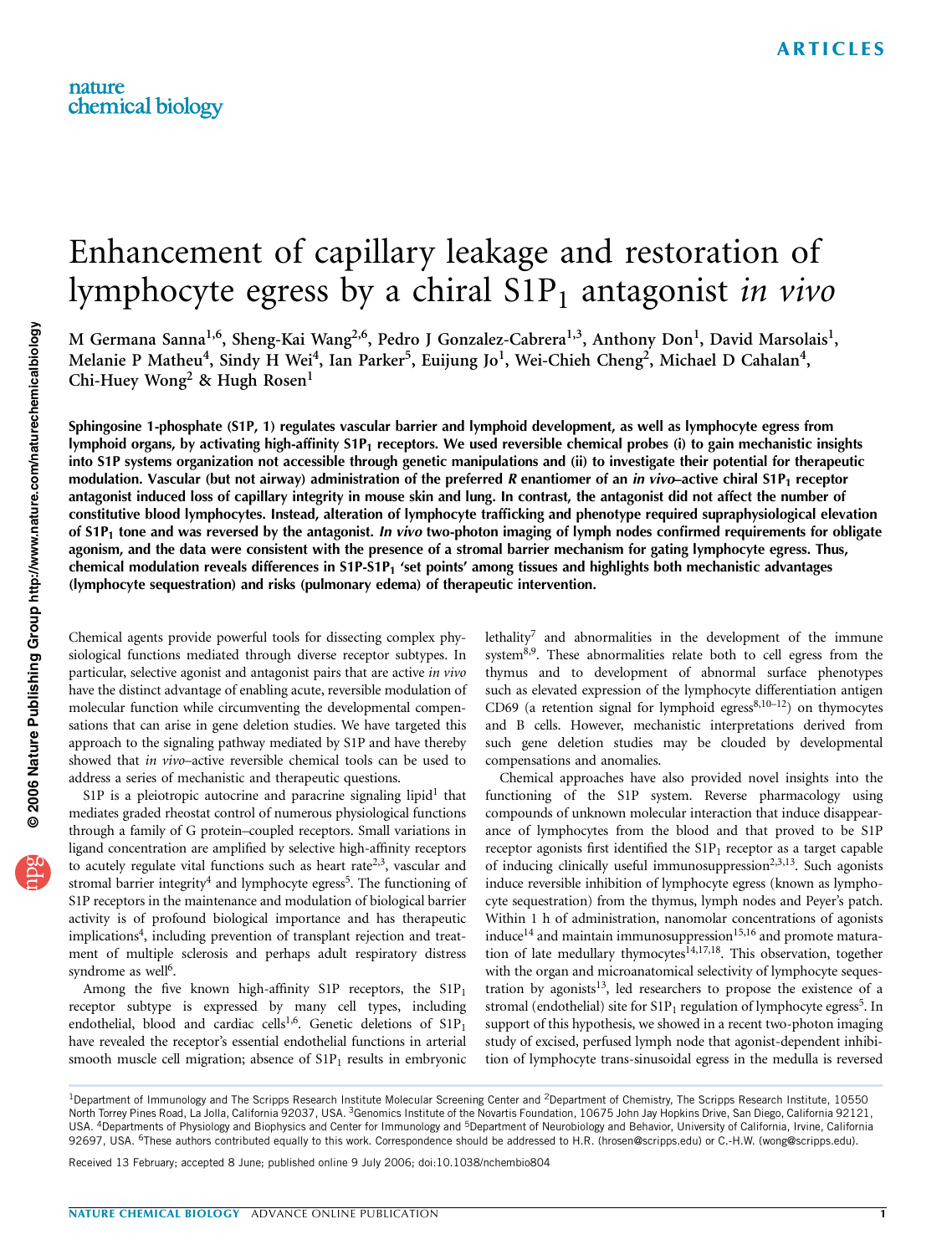

by antagonism<sup>19</sup>. In contrast,  $S1P_1$  deletion studies have been interpreted as suggesting that agonists inhibit lymphocyte egress by 'functional antagonism', that is by causing a downregulation of lymphocyte-intrinsic  $S1P_1$  receptors that mediate chemotaxis along an S1P gradient from node to lymph<sup>8,9</sup>.

The complex multisystem biology through which S1P controls these diverse and essential functions via  $S1P_1$  receptors is at present a topic of debate<sup>1,20</sup> and is best resolved in vivo. We have characterized selective, reversible chemical tools that acutely alter the set point of  $S1P-S1P<sub>1</sub>$  rheostats<sup>21</sup>, and we have used them to discriminate between mechanisms that are controlled by basal, unperturbed levels of  $S1P_1$ receptor-ligand tone and those that are induced by pathophysiologically or pharmacologically evoked excursions in  $S1P-S1P<sub>1</sub>$  occupancy and response. Here, we characterize a potent, selective, in vivoactive chiral antagonist of  $S1P_1$  that inhibits both basal and induced  $S1P-S1P<sub>1</sub>$  responses. Using this antagonist in conjunction with a similarly effective, potency-matched, in vivo–active agonist<sup>2,22</sup>, we are now able to acutely modulate  $S1P_1$  activities that maintain vascular barrier function at physiological S1P concentrations in skin and lung capillaries, and we can also regulate the pharmacologically evoked  $S1P<sub>1</sub>$  agonism that is required for microanatomically selective lymphocyte sequestration in lymph nodes and for lymphocyte maturation in the thymic medulla.

# RESULTS

# Chiral  $S1P_1$  antagonists with in vivo stability

Previously characterized antagonists of  $S1P_1$  are limited by low potency<sup>19</sup>, chemical lability<sup>23</sup>, poor solubility and lack of in vivo

Figure 1 Compound 2a is a selective antagonist for human  $S1P_1$  (h $S1P_1$ ) receptor activation by the physiological agonist S1P. (a) Structures of 2a and **2b.** (b) Shift in EC<sub>50</sub> for S1P activation of  $hS1P_1$  receptor by 2a and 2b. We tested CHO cell membranes expressing stably transfected  $hS1P_1$  receptors for antagonism in a GTP- $\gamma$ S binding assay. Activation of hS1P<sub>1</sub> receptors by 1 alone (closed squares) or in the presence of  $10 \mu M$  2a (inverted triangles) and  $2b$  (circles) is expressed normalized to percentage GTP- $\gamma$ S binding induced at maximal S1P concentration. The  $EC_{50}$  value was 0.8 nM for  $1$ alone; it was 398 nM and 50 nM in the presence of 2a and 2b, respectively. (c) We derived  $K_i$  values for S1P activation of the hS1P<sub>1</sub> receptor from antagonist competition curves; they were 77 nM for 2a (inverted triangles) and  $4.63 \mu M$  for  $2b$  (circles).

activity. We hypothesized that replacing the phosphate ester with phosphonate could potentially create a potent and selective antagonist of S1P<sub>1</sub> having enhanced biological properties, provided that we paid careful attention to the chiral center and the head group (which has a double negative charge) as a prerequisite both for retention of potency in competition for S1P and for adequate formulation.

We synthesized the  $R$  (2a) and  $S$  (2b) enantiomers of 3-amino-4-(3-hexylphenylamino)-4-oxobutylphosphonic acid (Fig. 1a), which are useful competitive antagonists of  $S1P_1$ , to attempt to solve issues of selectivity, stability and (especially in vivo) efficacy. 2a is a full competitive antagonist and is equipotent to the corresponding phosphate ester<sup>23</sup>. It shifted the effector concentration for half-maximum response (EC<sub>50</sub>) for the physiological ligand 1 in a GTP- $\gamma$ S binding assay from 0.8 nM to 400 nM when in molar excess (Fig. 1b), with a  $K_i$ of  $\sim$  70–80 nM (Fig. 1c). In contrast, the S enantiomer 2b was less favored, having a  $K_i$  of 4.6  $\mu$ M (Fig. 1b), and was therefore unlikely to have *in vivo* activity. We observed the same potency trend in competitive antagonism of the  $S1P_1$ -selective agonist SEW2871 (3; Fig. 2a)<sup>2</sup>, that is 2a ( $K_i$  of 18 nM) was substantially more potent than  $2b$  ( $K_i$  of 2.84  $\mu$ M; Fig. 2b). The antagonistic effect of 2a was selective for  $S1P_1$  receptors, and 2a showed neither agonism nor antagonism at 10  $\mu$ M in GTP- $\gamma$ S assays for S1P<sub>2</sub>, S1P<sub>3</sub> and S1P<sub>5</sub> receptors (data not shown; no data are available for  $S1P_4$  receptors). These results are in contrast to those for antagonists that have an eight-member acyl chain, which showed strong antagonist activity on  $S1P_3$  and  $S1P_1$  receptors. 2a was equipotent on mouse and human  $S1P_1$  receptors, which share extracellular and transmembrane domain sequence identity.

In addition to competitively inhibiting receptor-proximal signaling events, such as  $G_i$  activation induced by 1 or 3 receptor binding, 2a fully inhibited downstream events including ligand-induced receptor



Figure 2 Compound 2a is an antagonist for proximal and downstream signals from  $hSP_1$  receptor activation. (a)  $EC_{50}$  shift by 2a and 2b of 3 activation of hS1P<sub>1</sub> receptors. Curves show GTP- $\gamma$ S binding as a percentage of maximal responses induced by 3 for 3 alone (closed squares) and in the presence of S1P antagonists 2a (1  $\mu$ M; inverted triangles) and 2b (10  $\mu$ M; circles). EC<sub>50</sub> values were 50 nM for 3 alone and 10  $\mu$ M and 600 nM, respectively, in the presence of molar excess 2a and 2b. (b)  $K_i$  values for 3 activation of  $hS1P_1$  receptors derived from antagonist competition curves for 2a (inverted triangles) and 2b (circles) were, respectively, 18 nM and 2.89  $\mu$ M. (c) We serum starved CHO cells stably transfected with S1P<sub>1</sub> for 16 h, then we incubated them with 2a at 10  $\mu$ M for 1 h and stimulated them with either 1 or 3 at the indicated concentrations for 5 min. We performed western blot analyses of phospho-Akt, total Akt, phospho-ERK1/2 and total ERK1/2 levels as described in Methods ( $n \geq 3$ ). Data are representative autoradiograms of one of three independent experiments. 2a is a competitive inhibitor of Akt and ERK phosphorylation in response to S1P<sub>1</sub> activation by either 1 or 3.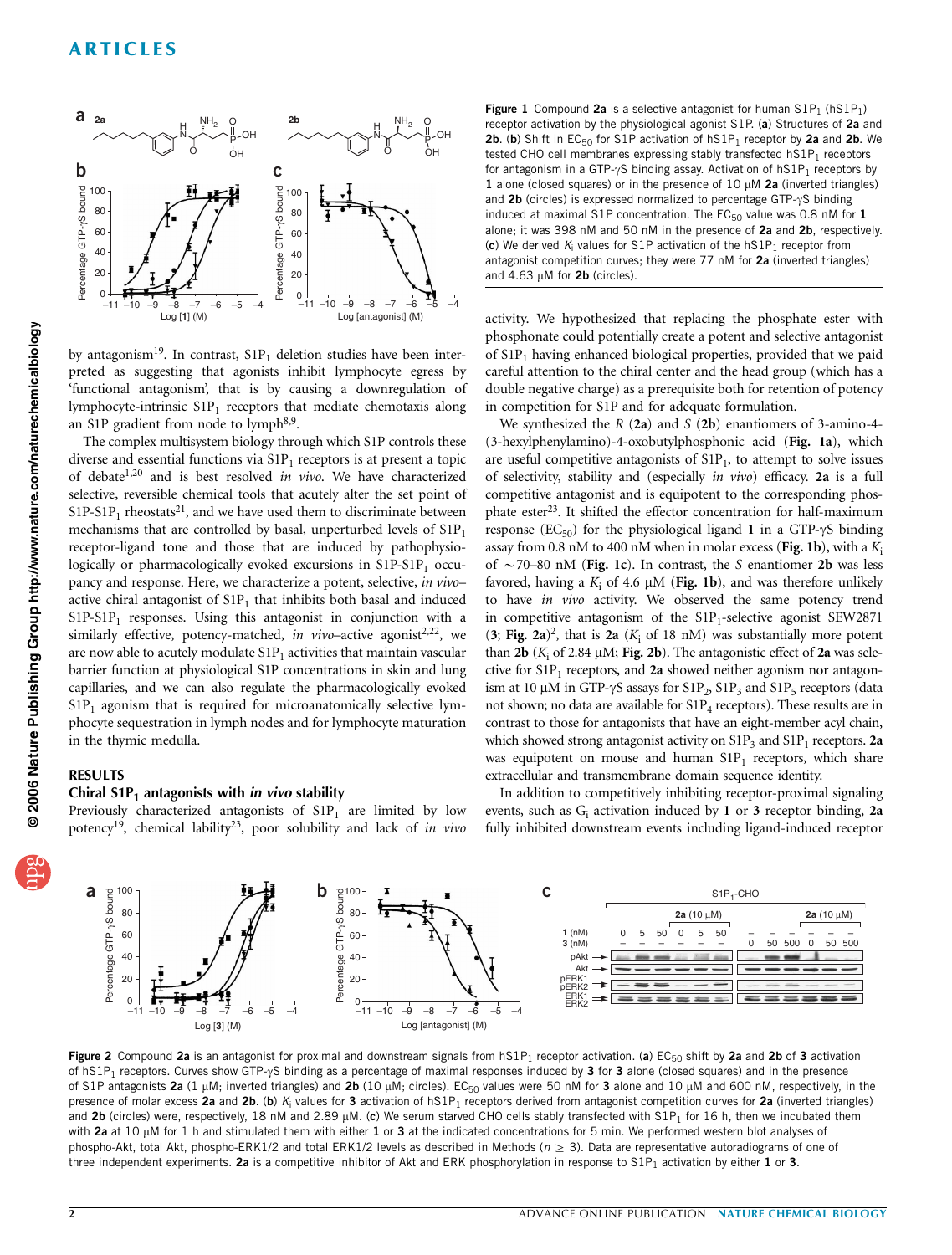

Figure 3  $S1P_1$  antagonism reverses protection from VEGF-induced leakage by the selective  $S1P_1$  agonist 3. (a) Representative photograph of the Miles assay in animals treated with S1P<sub>1</sub> agonist or antagonist. Skin leakage is visualized as the accumulation of blue dye. (b) Means of Evans blue dye leakage in biopsies (VEGF minus BSA) in treated animals from two pooled experiments. Error bars show ± 1 s.d. Statistical analyses were performed with ANOVA and the Bonferroni Multiple Comparisons Test. From left to right, n was 5, 5, 9, 11 and 3 mice for the respective groups.  $P < 0.001$  for 3 versus vehicle or 2a, and for 2a versus 3 or the combination of 3 and 2b. The S enantiomer 2b failed to reverse protection by 3 from VEGF leakage. (c) Correlation between lymphopenia<sup>13</sup> and protection from VEGF-induced skin leakage across all treatment groups in Figure 3b. Scatter plot shows blood lymphocyte (LY) counts obtained in the experiments of Figure 3b against corresponding VEGF-induced skin leakage. Data are normalized to percentage of maximal leak or lymphopenia. A linear regression line is fitted to the data (slope is 0.97  $\pm$  0.13;  $r^2 = 0.67$ ).

internalization of green fluorescent protein (GFP)-tagged  $S1P_1$  (Supplementary Fig. 1 online). We also assessed the effect of 2a on intracellular signals downstream of G protein activation that is dependent upon  $S1P_1$  activation by measuring extracellular signalregulated kinase (ERK) and Akt phosphorylation separately in response to S1P and the selective  $S1P_1$  agonist 3 (Fig. 2c). 1 and  $3$  induction of the  $S1P_1$ -dependent accumulation of phospho-ERK and phospho-Akt were competitively inhibited by 2a. We observed complete inhibition of the response to selective agonist  $3$  and  $>70\%$ inhibition of responses to nonselective ligand 1, results reflecting some basal expression of endogenous S1P receptors in the  $S1P_1$ -transfected Chinese hamster ovary (CHO) cell line. We saw no suppression of  $S1P_3$ -dependent ERK or Akt phosphorylation and no  $S1P_3$  receptor agonism with 1 in CHO cells stably expressing  $S1P_3$  (Supplementary Fig. 2 online).

The phosphonate  $2a$  is more stable in vivo than its phosphate ester<sup>23</sup>. We could not detect the phosphate ester 5 min after intravenous injection in mice, whereas plasma concentrations of 2a were  $268 \pm 98$  nM at 5 h after a 10 mg kg<sup>-1</sup> injection. We determined pharmacokinetic parameters of 2a in cannulated rats ( $n = 3$ ) by LC-MS and found a half-life of 73  $\pm$  3 min, a small steady-state volume of distribution of 0.46 liter  $kg^{-1}$  and a modest plasma clearance of 4.63 ml min<sup>-1</sup> kg<sup>-1</sup>. We maintained an adequate in vivo receptor blockade for 5–6 h following a single injection of 2a. We therefore evaluated the ability of this selective  $S1P_1$  antagonist to alter vascular and lymphoid responses regulated by  $S1P_1$  agonism under conditions of physiological  $S1P_1$  tone and in the presence of an exogenous agonist.

#### $S1P_1$  antagonism enhances capillary leak

S1P agonism enhances endothelial barrier function in peripheral capillaries<sup>24</sup>, lung<sup>4,25</sup> and lymphatic sinus<sup>19</sup> through cytoskeletal reorganization and changes to vascular endothelial cadherin junctions<sup>26</sup>. We found evidence for systemic blockade of  $S1P_1$  receptors by 2a (but not 2b) within the vasculature for basal responses induced by both S1P and exogenous S1P agonists.

The target selectivity of 2a was initially demonstrated by in vivo assessment of the reversal of effects evoked by the exogenous  $S1P_1$ selective agonist 3 (ref. 2) and is illustrated in Figure 3. Administration of 3 (ref. 2) protected mice from vascular endothelial growth factor (VEGF)-induced skin leakage of Evans blue dye (complexed to plasma albumin) from plasma into the interstitial spaces (Fig. 3a), as quantified in skin-core biopsies and by dye extraction and spectrophotometric absorbance measurements (Fig. 3b). The preferred enantiomer 2a entirely reversed the protective effects of 3 (Fig. 3a,b), whereas 2b did not. Moreover, 2a modestly enhanced skin capillary leakage in response to VEGF even when administered in



Figure 4 Basal  $S1P_1$  tone provides protection from capillary leakage in lung. Systemic antagonism of  $S1P_1$  under basal physiological conditions induced pulmonary leakage. Photographs show Evans blue dye accumulation in lungs 90 min after i.p. injection of either vehicle,  $2b$  (10 mg kg<sup>-1</sup>) or  $2a$  (10 mg  $kg<sup>-1</sup>$ ). Histogram shows mean values of dye accumulation in the lungs of 2a-treated C57BL1/6J mice, normalized to those of mice treated with vehicle alone. Bars indicate means  $\pm$  s.d.;  $*$  indicates value is significantly different ( $P < 0.05$ ) from vehicle; # indicates value is significantly different from 2b.  $n = 11$  for vehicle;  $n = 3$  for 2a at 1 and 3 mg kg<sup>-1</sup>;  $n = 9$  for 2b and 2a at 10 mg  $kg^{-1}$  as determined in three separate experiments for vehicle, 2b and 2a at 10 mg  $kg^{-1}$ .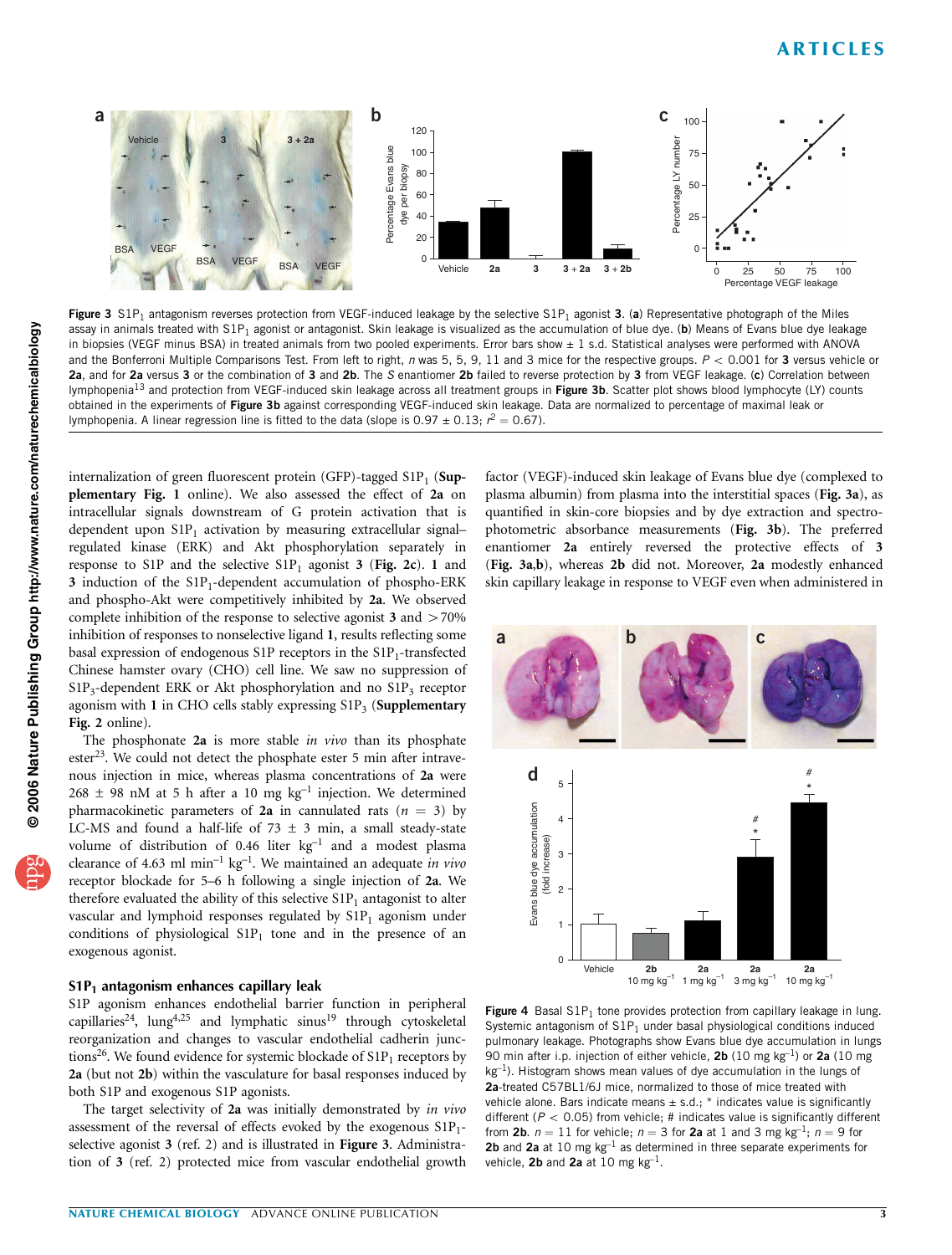

Figure 5 Systemic S1P<sub>1</sub> antagonism reverses agonist-induced sequestration of blood lymphocytes and medullary thymocyte phenotypic maturation. (a) The  $S1P_1$  antagonist 2a does not induce lymphopenia, and indeed it reverses agonist-induced lymphopenia. We administered 2a (10 mg kg<sup>-1</sup>) i.p. in C57BL6 mice at the time of oral dosing of 3 (20 mg kg<sup>-1</sup>) or vehicle. We measured blood lymphocyte numbers as described<sup>2</sup> at 5 h. The data shown are pooled from four independent experiments with a total  $n = 12$  mice per group. Mean  $\pm$  s.d. and P values from Student's t-test are shown. (b) S1P<sub>1</sub> antagonist reverses agonist-induced alterations in differential leukocyte count (namely the percentage of lymphocytes, monocytes and neutrophils in the volume of blood counted) under the conditions and methods described in Figure 5a. Representative data ( $n = 3$ ) from one of four similar experiments is shown. Because S1P agonists sequester lymphocytes (lyts) passing through specific lymphoid microenvironments, neutrophils and monocytes (myeloid cells) that do not traverse the same barriers are not sequestered. The number of myeloid cells remains constant while lymphocytes disappear, and therefore the percentage of myeloid cells rises. (c) S1P<sub>1</sub> antagonist reversal of agonist-induced loss of CD69 in late medullary thymocytes. We quantified CD69 expression on single-positive CD4+ thymocytes by FACS at 5 h after administration of 20 mg kg<sup>-1</sup> of 3 in the presence or absence of 10 mg kg<sup>-1</sup> 2a. Mean ± s.d.,  $n = 3$ , data from one of two similar experiments is shown.

the absence of 3, suggesting that endogenous  $S1P_1$  tone contributes to the maintenance of basal capillary integrity.

# S1P1 blockade induces spontaneous pulmonary edema

To better evaluate the modulation of basal capillary integrity by endogenous  $S1P-S1P_1$  tone, we sought an alternative model system in which a greater surface area of capillary endothelium exposed to plasma S1P could be assayed for permeability. This led us to study the lung by measuring leakage of Evans blue dye from the vasculature into the alveolar spaces<sup>4</sup>. The lung barrier consists solely of pulmonary microvascular endothelium and alveolar epithelial cells, each only one cell thick, separated by a thin extracellular matrix. The tight junctions between epithelial cells are impervious to the movement of small molecules, allowing the airway and vascular surfaces to be independently challenged with the antagonist.

Vascular administration of 2a significantly enhanced basal pulmonary leakage by approximately 4.5-fold over vehicle ( $P < 0.0001$ ) in a dose-dependent manner in the absence of any exogenous stimulus or ligand (Fig. 4), whereas 2b was inactive. Pulmonary leakage was transient and clearance of 2a from the plasma restored lung capillary integrity. Administration of  $S1P_1$ -selective agonist together with antagonist 2a inhibited pulmonary leakage, confirming the mechanistic selectivity of pulmonary edema. Leakage is associated with loss of cortical actin organization within endothelial cells and is the subject of ongoing studies. In contrast to the effects of vascular administration,  $75 \mu M$  2a did not induce measurable leakage on airway epithelial challenge. Thus, a basal level of vascular  $S1P-S1P<sub>1</sub>$  tone seems to be necessary to prevent pulmonary leakage, and this tone is disrupted by  $S1P<sub>1</sub>$  antagonism. The lack of activity of 2b demonstrates the essential chirality for antagonist action and controls for the possibility of nonselective pulmonary leakage.

## Reversal of agonist effects on lymphocyte egress and maturation During the experiments in which we measured the effects of agonists

and antagonists on capillary leak in response to VEGF administration, we obtained simultaneous counts of lymphocytes in peripheral blood to assess the loss of blood lymphocytes (lymphopenia) resulting from lymphocyte sequestration. A scatter plot (Fig. 3c) of the degree of

vascular protection from VEGF leakage by  $S1P_1$  agonism versus the induction of lymphopenia revealed a positive correlation between these parameters, both of which were reversed upon  $S1P_1$  antagonism by 2a (but not by 2b). The selective  $S1P_1$  agonist 3 induces reversible lymphocyte sequestration from peripheral blood with a time course matching the plasma half-life of the compound<sup>2</sup>.  $3$  induces neither a ligand-activated calcium response nor mitogen-activated protein (MAP) kinase phosphorylation in freshly isolated lymphocytes from spleen, lymph nodes or  $blood^2$ , but it has allowed the visualization of lymphocyte egress inhibition in lymph node explants and the demonstration of agonist-dependent stromal gating<sup>19</sup>.

We found no significant alteration in either lymphocyte number (Fig. 5a) or percentage of lymphocytes within total white blood cell counts (differential count; Fig. 5b) after administration of 2a alone in mouse peripheral blood. A single injection of 10 mg  $kg^{-1}$  of 2a at the time of oral administration of  $3$  at doses up to 20 mg  $kg^{-1}$  abolished the agonist effects (Fig. 5a;  $P \leq 4.5 \times 10^{-6}$ ), which alone was sufficient to induce and maintain lymphopenia for  $> 24$  h (ref. 2). 2b was ineffective. Doses of 2a as low as 3 mg  $kg^{-1}$  were sufficient to inhibit the lymphopenia induced by 3.

We obtained further evidence that 2a is able to maintain systemic inhibition of  $\text{S1P}_1$  activation within lymphoid organs by measuring CD69 expression on single-positive  $CD4^+$  thymocytes in thymic medulla. The well-characterized S1P agonists FTY720  $(4)^{17}$ , its chiral analog AAL(R)  $(5)^{14}$  and  $3^{18}$  all induce rapid loss of CD69 immunoreactivity on these thymocytes, and flow cytometric analysis within 2 h of dosing reveals quantitative conversion of a CD69-intermediate population to CD69–, a result that is likely to represent a lymphocyte-intrinsic effect of  $S1P_1$  agonism. Analysis of  $CD4^+$ single-positive thymocytes from mice treated with 3 and/or 2a for 5 h showed that administration of 2a alone has no effect on CD69 expression, whereas treatment with 3 induced an approximately sevenfold expansion of the  $CD69<sup>-</sup>$  CD4<sup>+</sup> single-positive population (Fig. 5c). This 3-induced loss of CD69 was almost completely inhibited by 2a pretreatment (Fig. 5c). 2a therefore penetrates the matrix of lymphoid organs and inhibits effects (such as the rapid sequestration of lymphocytes in lymph nodes and Peyer's patch) attributable to activation of  $S1P_1$  in both peripheral lymphoid systems and the thymus.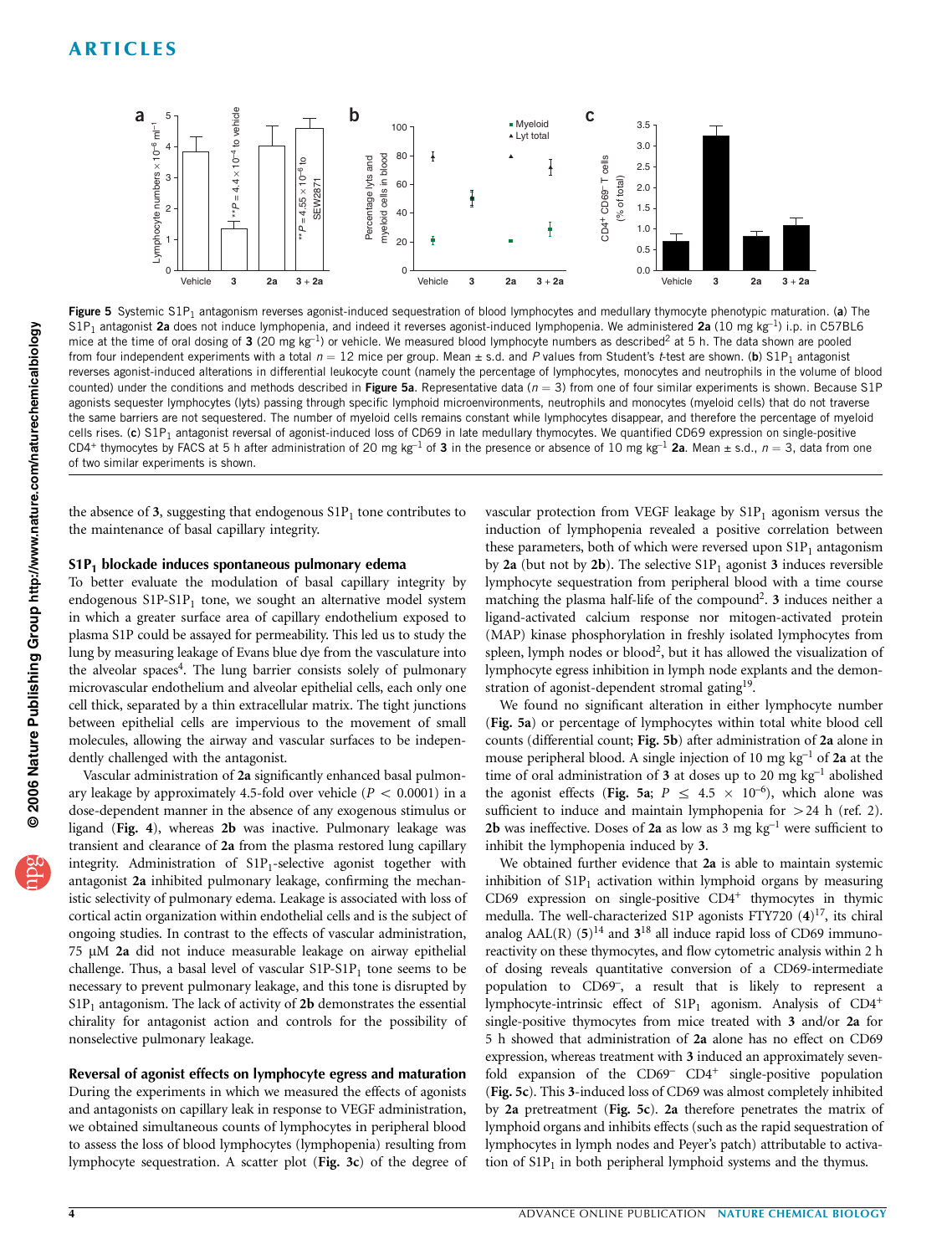Figure 6 Imaging the in vivo kinetics of antagonist reversal of agonist-induced medullary arrest of T cells in inguinal lymph nodes by intravital two-photon fluorescence microscopy. (a) Inguinal lymph node of a BALB/c mouse with fat dissected away for multiphoton imaging. The node is outlined in white, the medullary region is circled in blue and a typical imaging frame is denoted by the black square. Scale bar, 1 mm. (b) Representative two-photon image of the medullary sinus of a 3-treated mouse before antagonist injection and 18 min after antagonist injection. Carboxyfluorescein diacetate succinimidyl ester (CFSE)-labeled T cells are green; sinus tissue is red as described. Images show maximum intensity projections through a depth of  $10 \mu m$ , and overlay images were captured at 28-second intervals for 8 min. The sinus space is outlined in white (scale bar, 20  $\mu$ m). (c) Three-color image obtained in the cortical region, showing B cells (blue) in a



follicle, T cells (red) and high endothelial venule (green); scale bar, 20  $\mu$ m. (d) Instantaneous velocities (mean  $\pm$  s.e.m.) of CD4+ T cells in the medullary region 4 h after SEW2871 treatment. (e) Increase in medullary T-cell velocity after intravenous injection (red line) of 10 mg kg<sup>-1</sup> of 2a (Supplementary Video 1). Data are from the same imaging volume as in Figure 6d. (f) Velocity of CD4+ T cells in the cortex of the lymph node 4 h after SEW2871 administration, before and after administration of 2a, showing no alterations in cortical velocities.

In vivo two-photon imaging of antagonist effects in lymph nodes We examined the dynamics of lymphocyte arrest and recovery by imaging, within an intravital  $(in$  vivo) preparation of the inguinal lymph node (Fig. 6a) of mice, the effects of a potency-matched combination of the agonist 3 and the antagonist 2a. The procedures used for in vivo imaging of the inguinal lymph node (Fig. 6a) were previously described<sup>27</sup>. In addition, we defined landmarks for regional compartments within the medulla and cortex by in vivo staining using fluorescein isothiocyanate (FITC)-conjugated dextran to outline medullary sinuses (Fig. 6b) and blue-labeled B cells to identify B-cell follicles (Fig. 6c).

We administered agonist 3 before imaging to induce lymphocyte sequestration in the lymph nodes. We observed T lymphocytes arrested in the medullary region outside of empty sinuses (Fig. 6b) with velocities averaging only 3.5  $\mu$ m min<sup>-1</sup> (Fig. 6d). A time-lapse view of the sinus areas devoid of T lymphocytes is provided in



Figure 7 Models of the vascular and lymphoid effects of  $SP<sub>1</sub>$  agonists and antagonists. (a) Agonism by the physiological ligand S1P (1) of endothelial cell S1P<sub>1</sub> receptors leads to the maintenance of adherens junctions<sup>26</sup> in both skin<sup>24</sup> and lung capillaries<sup>25</sup>. Alteration of endothelial junctional integrity by VEGF induces leakage of plasma proteins into interstitial spaces<sup>24</sup> and is reversed by pharmacologically selective S1P<sub>1</sub> agonist SEW2871. Competition for endogenous 1 activation of S1P<sub>1</sub> by 2a induces plasma protein leakage in both skin capillaries and lung. (b) Lymphoid effects of S1P<sub>1</sub> antagonist 2a are shown for lymph node (top) and thymus (bottom). Egress from both lymph node and thymus requires migration from basolateral to apical aspect of sinus lining or vascular endothelium in lymph node or thymus, respectively<sup>5</sup>; S1P agonists inhibit both processes and enhance organization of sinus endothelial junctions in lymph nodes<sup>26</sup>. Lymph node egress is maintained in the presence of 2a alone, and also in the presence of physiological concentrations of S1P, and it is inhibited by pharmacological agonist  $3$  (ref. 2). Medullary lymphocyte arrest in nodes that is induced by  $3$  is reversed by antagonists<sup>19</sup>, including 2a. Blood lymphocyte numbers are maintained by 2a, whereas agonist induces lymphopenia. In the thymus, 2a prevents the CD69 intermediate CD4+ or  $CD8^+$  single-positive thymocyte downmodulation of the surface lectin and retention signal CD69 in response to agonist<sup>14,18</sup>. There is no direct evidence for  $S1P<sub>1</sub>$  regulation of thymic egress through thymic endothelium.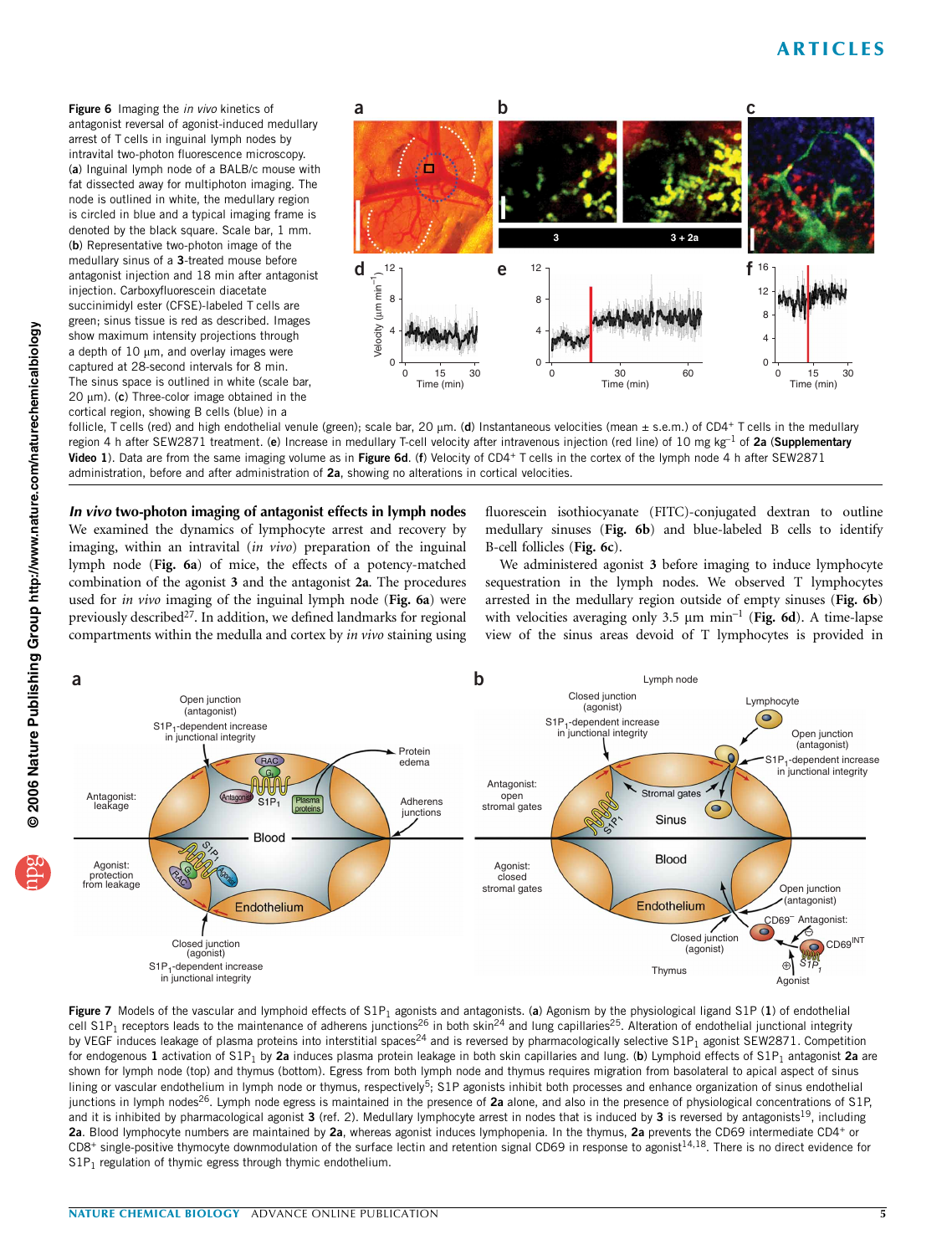# ARTICLES

Supplementary Figure 3 online. Subsequent intravenous injection of 2a induced a very rapid increase in average T-cell velocity to  $\sim$  5.7 µm min–1 (Fig. 6e; Supplementary Video 1 online), whereas control injections of vehicle had no effect (data not shown). In five out of six experiments, T-cell velocity in the medullary region recovered fully within 30 s (a single imaging time point) after intravenous administration of the antagonist (Supplementary Video 1; before and after videos of antagonist reversal of agonist arrest in lymph node medulla are shown in Supplementary Video 2 online). T-cell velocities in these intravital experiments, measured in the presence of 3 alone or together with antagonist, correspond closely to values observed previously in an explant preparation<sup>19</sup>. In marked contrast to the effects in the medulla, corresponding measurements in the T-cell zone of the diffuse cortex showed no substantial changes in T-cell motility with either agonist or antagonist (Fig. 6f; Supplementary Video 3 online). At the boundary between B-cell follicles and the T-cell zone, T cells maintained velocities of 10–11  $\mu$ m min<sup>-1</sup>, regardless of S1P<sub>1</sub> agonist or antagonist administration. Thus, agonist-induced lymphocyte arrest in the lymph node in vivo is restricted to the inhibition of medullary egress alone and is rapidly reversed in the presence of antagonist competition.

## **DISCUSSION**

Here, we demonstrate that a selective chiral  $\text{S1P}_1$  antagonist (2a) chosen for its distributional properties and stability in vivo can inhibit both basal and induced functions of the  $S1P-S1P<sub>1</sub>$  axis once adequately formulated. Unselected data derived from experiments in more than 120 mice show that 2a has robust in vivo activity. We have confirmed the structure-activity relationships previously described<sup>23</sup>, and it is notable that the intrinsic receptor binding potency is retained after conversion of the phosphate  $\text{ester}^{23}$  to phosphonate. This observation suggests that the oxygen lone pair is not essential for receptor interactions. Acyl chain length contributes to selectivity: the octanyl analogs have strong antagonist activity toward both  $S1P_1$  and  $S1P_3$ , and the hexanyl analogs are selective for  $S1P_1$ . The large difference in affinity between the  $R$  and  $S$  enantiomers points to a critical orientation of the head group in space, and this provides us with an in vivo inactive control that (excepting the head-group orientation) is chemically and physically identical to the active species. Moreover, the lack of biological actions of 2b the S enantiomer, demonstrates that the effects of 2a in vivo are related to its intrinsic receptor binding potency.

# Regulation of vascular integrity by S1P

The systemic antagonism of  $S1P_1$  receptors by 2a evoked changes in vascular integrity under basal homeostatic (physiological) conditions and during pharmacological intervention. Protection of skin capillaries from VEGF-induced leakage by  $S1P_1$  agonism was fully reversed by  $S1P_1$  antagonism. Manipulation of the  $S1P-S1P_1$  rheostat by pharmacological antagonism or agonism is of potential medical importance; for example, transient changes in the permeability of biological barriers, such as in the brain vasculature, may enhance delivery of drugs to otherwise inaccessible compartments. However, therapeutic attempts at antagonism need to be approached cautiously, as  $S1P_1$  antagonism induces lung capillary leakage and may be implicated in renal reperfusion injury and cancer angiogenesis $28-30$ .

In the lung, we have shown that 2a enhances leakage of marker dye under basal conditions when applied through the vasculature but not when applied via the airway. Thus, the constitutive integrity of the pulmonary capillary bed seems to depend on tonic plasma concentrations of S1P acting through  $S1P_1$  receptors that are accessible exclusively from the vasculature. Furthermore, in conjunction with previous findings, these data illuminate the mechanism by which the spatial distribution of different S1P receptor subtypes having opposing actions to physiological ligands may function as a biological rheostat to regulate lung barrier function. Whereas we show here that  $S1P_1$ agonism maintains capillary integrity and that antagonism breaches the pulmonary barrier, our earlier findings demonstrate that  $S1P_3$ agonism on pulmonary epithelium causes dissolution of tight junctions in vivo, resulting in acute pulmonary edema $4$ —an effect that is abolished by  $S1P_3$  deletion.

By applying defined and selective chemical agonists (and now antagonists), in conjunction with genetic and compartmental approaches, to study the functions of S1P receptor subtypes, we have developed a model of the integrated spatial control of vascular physiology and pathology in the lung (Fig. 7a). Vascular S1P basal tone is likely to be important in protection from acute pulmonary edema and acute respiratory distress syndrome (ARDS) and may be an independent variable of potential use in determining the subset of patients susceptible to adult respiratory distress syndrome. Selective  $S1P<sub>1</sub>$  agonists therefore hold promise as therapeutic agents for enhancing lung barrier function as a treatment of pulmonary edema and  $ARDS^{31-33}$ .

## $S1P_1$ -receptor regulation of lymphocyte trafficking

Our in vivo studies using 2a indicate that physiological S1P concentrations do not measurably alter constitutive lymphocyte recirculation, whereas pharmacological elevation in medullary  $S1P_1$  tone by the  $S1P$ agonist 3 does induce lymphocyte sequestration (Fig. 7b). The critical role of pharmacological  $S1P_1$  tone seems to be localized within the medulla of the lymph node, as evident from the rapid restoration of medullary T-cell motility and from the application of antagonist in the continued presence of agonist (Fig. 6e; Supplementary Video 1); by contrast, these agents were without effect, individually or together, in the cortical T-cell zone. Notably, 2a applied alone caused no change in medullary T-cell movement or in blood lymphocyte numbers or expression of CD69 in thymic lymphocytes. However, it is effective in antagonizing (i) agonist-induced lymphopenia that is secondary to inhibition of lymphatic sinus egress<sup>2,19</sup> and (ii)  $S1P_1$  agonist–induced phenotypic maturation (CD69 expression) of medullary thymocytes<sup>14,18</sup>. Thus, the homeostatic concentration of physiological S1P seems insufficient to modulate these functions, but they are affected by larger pharmacological deviations from the  $S1P-S1P<sub>1</sub>$  set point.

The actions of the specific antagonist 2a aid in distinguishing between different mechanisms proposed to account for regulation of lymphocyte egress in vivo by  $S1P_1$  receptors, namely intrinsic lymphocyte-receptor down modulation<sup>8,34</sup> versus stromal gating of lymphatic sinus barrier<sup>1,19</sup>. Extrapolations from  $S1P_1$  gene deletion studies have been used to argue that chemical agonists work as 'functional antagonists' to cause downregulation of lymphocyte  $S1P_1$ receptors that normally mediate chemotaxis out of the node and into the circulation along a gradient of S1P8,35. This model predicts that a systemic antagonist should mimic the actions of an agonist, resulting in sequestration of lymphocytes in the node. However, this was not apparent: only the agonist, but not antagonist, induced and maintained lymphopenia (Fig. 5). Thus, we conclude that a gradient of  $S1P-S1P<sub>1</sub>$  activation within lymphoid organs is not necessarily a point of regulation of constitutive egress<sup>35</sup>, although we cannot rule out the possibility that a small, fractional priming signal in lymphocytes that is derived from small numbers of  $S1P_1$  receptors is biologically relevant. Furthermore, neither  $S1P_1$  agonists<sup>14,18</sup> nor  $S1P_1$  antagonists replicate the developmental phenotypes of  $S1P_1$  deletion (namely the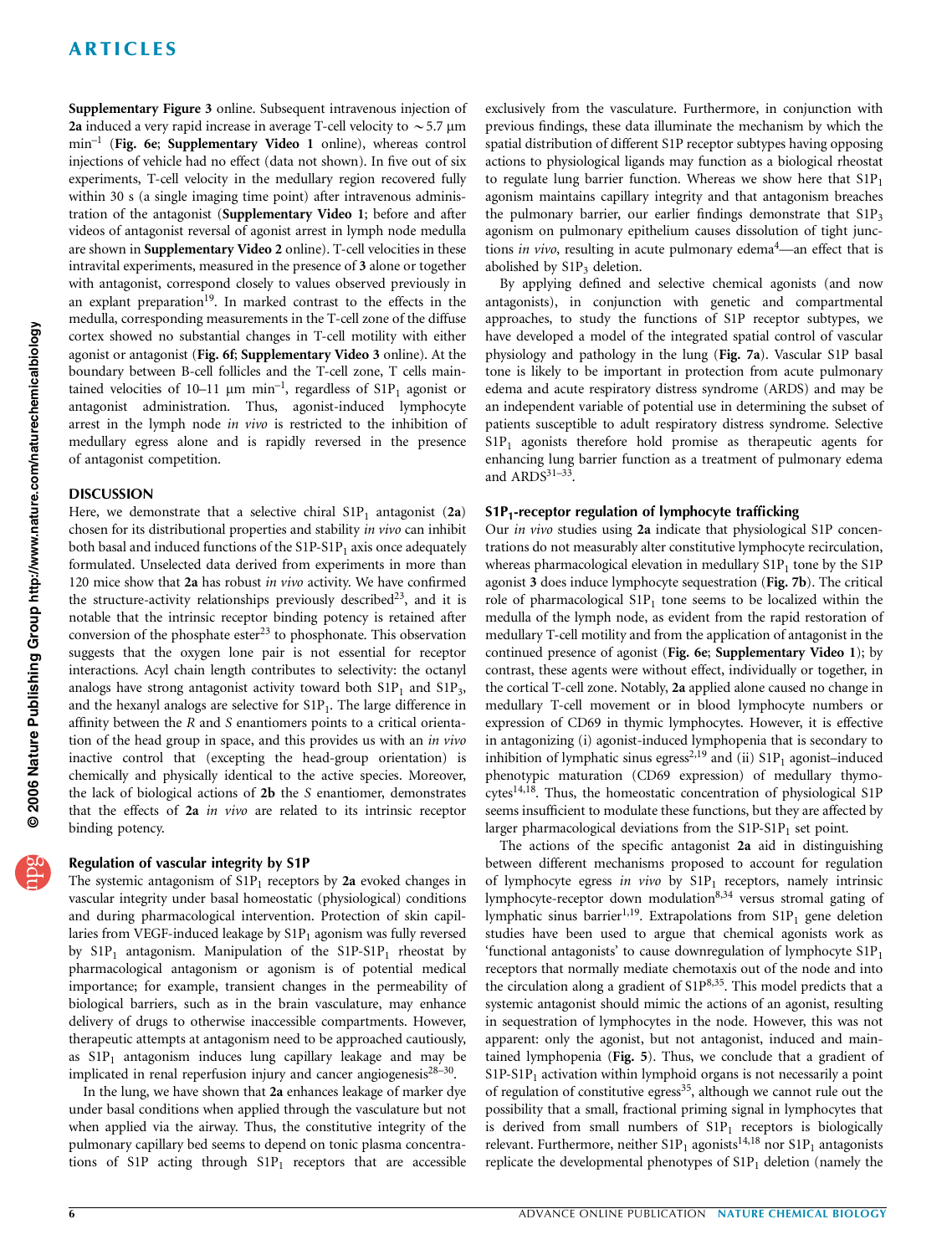CD69 upregulation in single-positive medullary thymocytes seen in  $S1P_1$ -null lymphocytes<sup>8</sup>), and neither naive B cells nor naive T cells express CD69. Thus, acute sequestration of naive lymphocytes by  $S1P_1$ agonists cannot be explained by functional antagonism of  $S1P_1$  or by a direct interaction between CD69 and  $S1P_1$  (ref. 12).

Observations of agonist-dependent sequestration of naive lymphocytes in Peyer's patch and lymph nodes, but not in splenic white pulp, suggest involvement of a stromal element functioning as a physical 'gate' to control lymphocyte trafficking over and above intrinsic lymphocytic mechanisms<sup>5,13,36</sup>. This mechanism is supported by two-photon microscopy in lymph node explants<sup>19</sup>, which shows that lymphocyte movement across putative stromal 'portals' into lymphatic sinuses is constitutive and unaffected by an S1P<sub>1</sub>-specific antagonist, ceases in the presence of  $S1P_1$  agonist and recovers after addition of antagonist, observations consistent with the closing of stromal portals by the agonist. The intravital imaging data now presented, which show a system with fully intact vascular and lymphatic connections (Fig. 6), further validate this interpretation by replicating data for the actions of agonists on medullary (but not cortical) T-cell velocity loss and for antagonist-induced reversal and restoration of putative movement into sinus spaces, although we were unable to directly visualize trans-sinusoidal migration because in vivo labeling of the sinus barrier was not as clear as in the explant preparation.

# Chemical biology of S1P signaling

 $S1P_1$ -mediated signaling provides a clear example of acute perturbations of biochemical activity through selective chemical approaches producing divergent results from gene deletion studies<sup>1,18</sup>. In another recent example<sup>37</sup>, selective, functional chemical probes of granzymes A and B suggest a different hierarchy, and a distinct contribution of granzyme B to the biological mechanism of target-cell lysis by cytolytic T cells, from what had been deduced from prior gene deletion experiments. The possibility of developmental and compensatory changes following gene deletions complicates interpretation of results from such studies and requires that care be taken when extrapolating mechanisms from gene deletion studies to chemical biology and vice versa. However, a synergistic approach using both methodologies is likely to be profitable. Each interrogates different components of the integrated systems physiology by mechanisms that may turn out to be orthogonal.

The chemical tractability of the  $S1P-S1P<sub>1</sub>$  signaling axis presages rapid progress in therapeutic applications across immune, vascular and perhaps cancer biology. Potent, selective, reversible chemical probes of complex systems function, such as the  $S1P_1$  antagonist and agonist combinations shown here, provide new, integrated insights into the organization and regulation of both the basal physiology and induced pathophysiology of such complex systems. Such probes also move fields forward across multiple disciplines by making highly reproducible experimental tools generally available.

#### **METHODS**

Chemical synthesis. The detailed synthetic route and full chemical characterization of 2a and 2b are shown in Supplementary Methods online.

S1P receptor agonists. We purchased 1 from BioMol and 3 (5-(4-phenyl-5 trifluoromethyl-thiophen-2-yl)-3-(3-trifluoromethyl-phenyl)-1,2,4-oxadiazole) from Maybridge.

Cell culture and transfection. D. Guerini (Novartis Pharma) provided CHO cells stably expressing human S1P receptors  $(S1P_1$ -CHO and  $S1P_3$ -CHO cells), and we maintained them in RPMI 1640 (Life Technologies, Gibco) containing 10% FBS, 0.5 mg ml<sup>-1</sup> of the antibiotic G418, 50 µg ml<sup>-1</sup> gentamicin, 100 units  $ml^{-1}$  penicillin, 100 µg  $ml^{-1}$  streptomycin and 10 mM HEPES. We transiently transfected the murine  $S1P_1$  receptor provided by J. Chun in CHO cells as described<sup>2</sup>.

Western blotting. We cultured control CHO cells and CHO cells stably transfected with human  $S1P_1$  or  $S1P_3$  to 50% confluence on six-well plates in complete RPMI 1640 supplemented with 10% FBS. We serum starved cells for 16 h and stimulated them with S1P or SEW2871 diluted to various concentrations in the serum-free medium with 0.1% fatty acid–free BSA. At 5 min, 1 h, or 4.5 h, we lysed cells in 50 mM Tris, pH 8.0, 125 mM NaCl, 20 mM CHAPS, 2 mM dithiothreitol, 1 mM EDTA, 2 mM Na<sub>3</sub>VO<sub>4</sub>, 10 mM NaF, 1 mM PMSF and protease inhibitor cocktail (Roche). We analyzed cell lysates by western blotting after separating them on 10% SDS-PAGE using mouse monoclonal antibody to phospho-ERK1/2 (sc-7383; Santa Cruz Biotechnology) and rabbit polyclonal antibody to phospho-Akt (BD Biosciences). We detected total ERK1 and ERK2 using a rabbit affinity-purified polyclonal antibody to ERK (sc-94; Santa Cruz Biotechnology), and we detected total Akt using a rabbit affinity-purified polyclonal antibody to Akt1 (BD Biosciences). We quantified band intensities corresponding to pERK1, pERK2 and pAkt by image analysis (Kodak 1D Scientific Imaging Systems), and we normalized amounts of pERK1/2 and pAkt for the total amounts of ERK1/2 and Akt.

Membrane preparation and receptor activation assay. We prepared membranes from CHO cells expressing human  $S1P_1$ ,  $S1P_2$ ,  $S1P_3$  and  $S1P_5$  for use in ligand and  $35S-GTP-\gamma S$  binding studies as previously described<sup>2</sup>. For  $35S-GTP$ - $\gamma$ S binding assays, we added serial dilutions of 1 or 3 to membranes (1–10 µg protein per well) that were or were not preincubated for 30 min; we used the concentrations of 2a and 2b (and assayed them) as previously described<sup>2</sup>.

Assays of capillary leakage. We assayed pulmonary leakage by measuring accumulation of plasma protein–bound Evans blue dye in the airways of lungs of C57BL1/6J mice treated with vehicle (2a or 2b) that we solubilized according to previous descriptions<sup>38</sup>. We injected Evans blue dye intravenously 75 min after administering the compounds, and we perfused the lung vasculature to remove intravascular Evans blue dye before photography and dye quantification as described<sup>4</sup>. We performed the Miles assay<sup>39</sup> on the shaved dorsal skin of Balb/cByJ mice. We treated male mice weighing 30 g with vehicle (10 mM Na<sub>2</sub>CO<sub>3</sub>, 2%  $\beta$ -hydroxypropyl-cyclodextran) or 2a (10 mg kg<sup>-1</sup>) intraperitoneally (i.p.), and then we orally dosed them with  $3(20 \text{ mg kg}^{-1})$  or its vehicle. After 4.5 h, we injected the mice via the tail vein with 100 µl of a 0.5% Evans blue dye solution (Sigma) in saline. We then lightly anesthetized the mice with 2,2,2-tribromoethanol and adminstered murine VEGF165 (100 ng; Calbiochem) or vehicle (PBS in 0.1% BSA) by intradermal injection in triplicate in rows. We assessed the increase in vascular permeability 30 min later by measuring leakage of Evans blue dye into the injected site. After killing the mice, we biopsied the intradermal injection sites (3.5 mm, Sklar Tru-Punch) and incubated these in 100  $\mu$ l of formamide at 58 °C to extract Evans blue dye. We read the absorbance of the extracts at 565 nm in a spectrophotometer.

Induction of lymphopenia in mice. We dosed C57BL6 mice orally with 10 mg  $kg^{-1}$  of 3 or vehicle (10% DMSO, 25% Tween20, v/v) and collected blood into EDTA tubes (Becton-Dickinson). We used a veterinary autoanalyzer calibrated for mouse blood (H2000, Careside) to make full blood counts at times stated previously2. All animal studies were approved by the Institutional Animal Care and Use Committee. We removed thymi as described and assayed the expression of CD69 on single-positive CD4<sup>+</sup> thymocytes by fluorescence flow cytometry as described<sup>14,18</sup>.

Intravital imaging of lymphocyte migration by two-photon imaging. We performed adoptive transfer of CD4<sup>+</sup> T cells labeled with 5- and 6-carboxyfluorescein diacetate succinimidyl ester (Molecular Probes) as previously described<sup>19,27</sup> and analyzed the data as described<sup>19</sup>. We carried out microdissection to remove fat tissue that normally obscures the medullary region, and we performed imaging only in cases in which surrounding blood vessels were intact and rapid blood flow through large and small vessels could be seen under the light microscope. We visualized blood flow using video-rate twophoton imaging after intravenous injection of FITC-conjugated dextrans